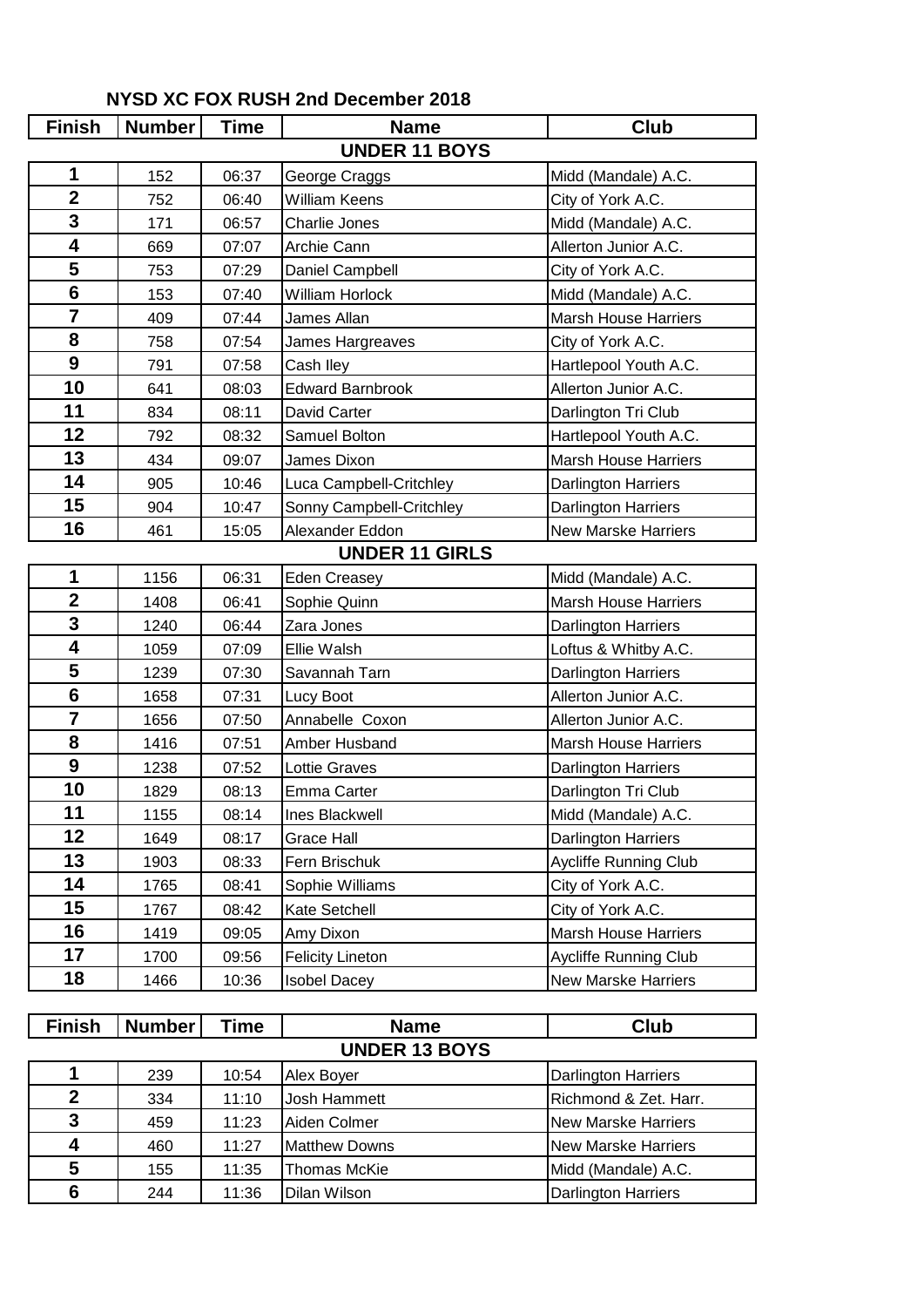| $\overline{\mathbf{7}}$ | 672            | 11:57        | Marley Plant                   | Allerton Junior A.C.        |
|-------------------------|----------------|--------------|--------------------------------|-----------------------------|
| 8                       | 408            | 12:06        | Fraser Allan                   | <b>Marsh House Harriers</b> |
| 9                       | 312            | 12:07        | Dominic Wilford                | Richmond & Zet. Harr.       |
| 10                      | 340            | 12:09        | <b>Thomas Carter</b>           | Richmond & Zet. Harr.       |
| 11                      | 426            | 12:29        | Kian Wallinger                 | <b>Marsh House Harriers</b> |
| 12                      | 979            | 12:36        | Sonny Lewins                   | <b>Gateshead Harriers</b>   |
| 13                      | 880            | 12:37        | William Young                  | <b>New Marske Harriers</b>  |
| 14                      | 482            | 12:44        | <b>Riley Middleton</b>         | <b>New Marske Harriers</b>  |
| 15                      | 476            | 12:54        | Conor Lannon                   | <b>New Marske Harriers</b>  |
| 16                      | 339            | 13:03        | <b>Riley Deighton-Harrison</b> | Richmond & Zet. Harr.       |
| 17                      | 949            | 13:28        | Oliver Rogerson                | Richmond & Zet. Harr.       |
| 18                      | 68             | 14:15        | Greg Walsh                     | Loftus & Whitby A.C.        |
| 19                      | 480            | 15:10        | Nathan Marshall                | <b>New Marske Harriers</b>  |
| 20                      | 332            | 15:19        | <b>Thomas Greer</b>            | Richmond & Zet. Harr.       |
| 21                      | 462            | 15:20        | Samuel Eddon                   | <b>New Marske Harriers</b>  |
|                         | POS.           | <b>TOTAL</b> | <b>TEAMS</b>                   |                             |
|                         | 1              | 20           | <b>New Marske Harriers</b>     |                             |
|                         | $\overline{2}$ | 21           | Richmond & Zet. Harr.          |                             |
|                         |                |              | <b>UNDER 13 GIRLS</b>          |                             |
| 1                       | 1151           | 11:35        | Emma McNeil                    | Midd (Mandale) A.C.         |
| $\mathbf 2$             | 1153           | 11:36        | <b>Isabel Herbert</b>          | Midd (Mandale) A.C.         |
| 3                       | 1302           | 12:02        | Holly McCowie                  | Richmond & Zet. Harr.       |
| 4                       | 1499           | 12:17        | Isobelle Troop                 | <b>New Marske Harriers</b>  |
| 5                       | 1563           | 12:42        | Anya Potter-Firth              | Scarborough A.C.            |
| $6\phantom{1}$          | 1495           | 13:43        | <b>Molly Thrower</b>           | <b>New Marske Harriers</b>  |
| $\overline{7}$          | 1566           | 13:44        | Amelia Halliday                | Scarborough A.C.            |
| 8                       | 1460           | 13:50        | Katie Brown                    | <b>New Marske Harriers</b>  |
| 9                       | 1794           | 14:44        | Mia Brown                      | Hartlepool Youth A.C.       |
| 10                      | 1487           | 14:52        | Georgia Richmond               | <b>New Marske Harriers</b>  |
| 11                      | 1418           | 14:57        | Emily Hodgson                  | Marsh House Harriers        |
| 12                      | 1877           | 15:33        | Hollie Welch                   | <b>New Marske Harriers</b>  |
| 13                      | 1470           | 16:04        | Hannah Gunn                    | <b>New Marske Harriers</b>  |
| 14                      | 1018           | 20:42        | <b>Grace Armstong</b>          | H'Pool Burn Road            |
|                         | POS.           | <b>TOTAL</b> | <b>TEAMS</b>                   |                             |
|                         | 1              | 18           | <b>New Marske Harriers</b>     |                             |

| <b>Finish</b>  | <b>Number</b>        | Time  | <b>Name</b>           | <b>Club</b>                 |  |  |  |  |
|----------------|----------------------|-------|-----------------------|-----------------------------|--|--|--|--|
|                | <b>UNDER 15 BOYS</b> |       |                       |                             |  |  |  |  |
| 4              | 335                  | 10:48 | Kyle Rabjohn          | Richmond & Zet. Harr.       |  |  |  |  |
| $\overline{2}$ | 323                  | 11:07 | Charlie Stephenson    | Richmond & Zet. Harr.       |  |  |  |  |
| 3              | 317                  | 11:17 | <b>Daniel Francis</b> | Richmond & Zet. Harr.       |  |  |  |  |
| 4              | 946                  | 12:09 | <b>Matty Cole</b>     | Richmond & Zet. Harr.       |  |  |  |  |
| 5              | 410                  | 12:26 | Ben Hodgson           | <b>Marsh House Harriers</b> |  |  |  |  |
| 6              | 405                  | 12:43 | Nathan Nicholson      | <b>Marsh House Harriers</b> |  |  |  |  |
| 7              | 170                  | 14:04 | Dylan Appleby         | Midd (Mandale) A.C.         |  |  |  |  |
| 8              | 858                  | 14:20 | Adam King             | Easingwold R. Club          |  |  |  |  |
| 9              | 827                  | 14:27 | Casper Clyde          | Darlington Tri Club         |  |  |  |  |
| 10             | 472                  | 14:42 | Tom Halton            | <b>New Marske Harriers</b>  |  |  |  |  |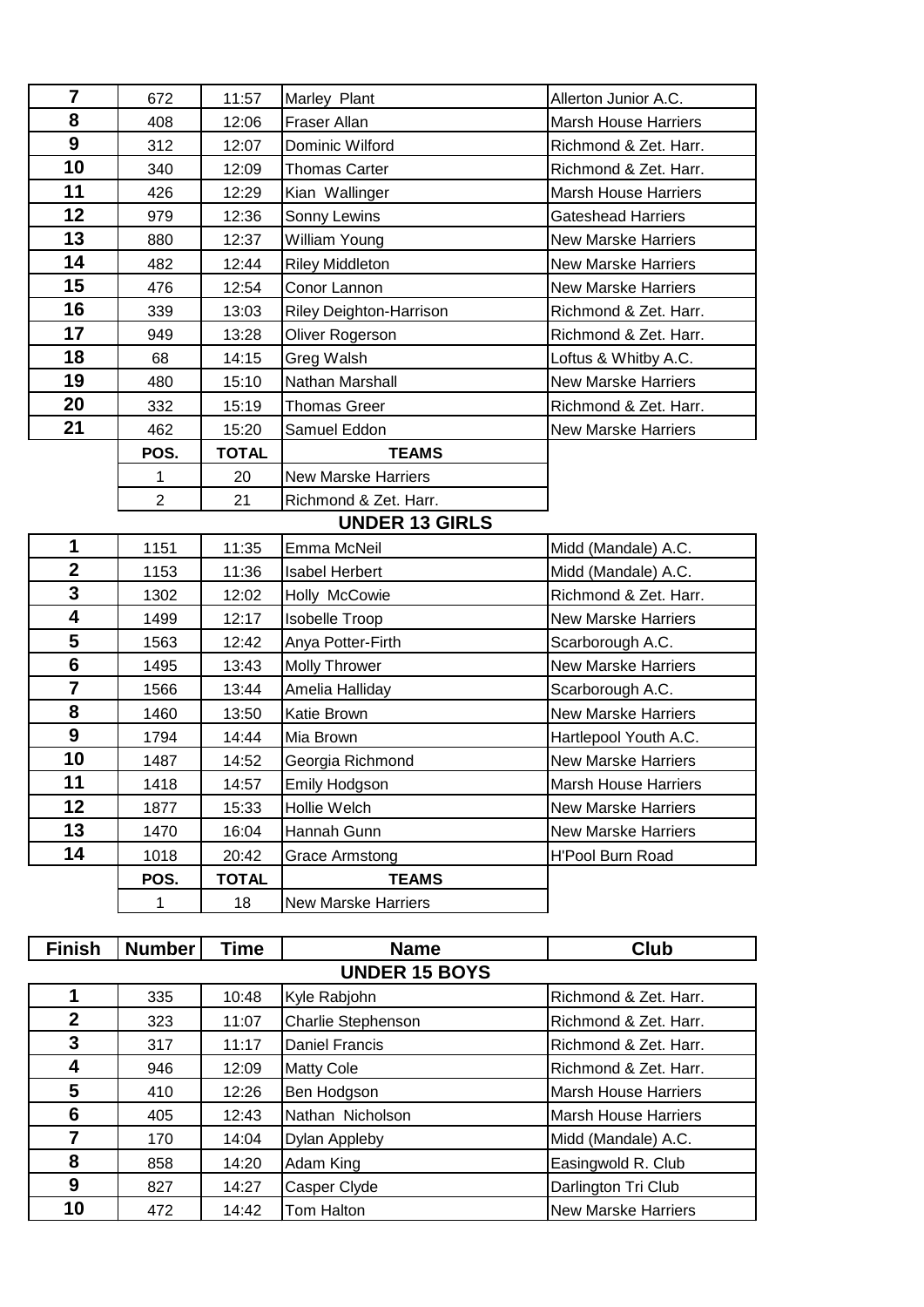| POS. | <b>TOTAL</b> | <b>TEAMS</b>           |
|------|--------------|------------------------|
|      |              | IRichmond & Zet. Harr. |
|      |              | <b>UNDER 15 GIRLS</b>  |

|   | 1552 | 12:24 | <b>Isobel Nicholls</b> | Scarborough A.C.            |  |  |
|---|------|-------|------------------------|-----------------------------|--|--|
| 2 | 1161 | 12:27 | Lois Creasey           | Midd (Mandale) A.C.         |  |  |
| 3 | 1459 | 13:49 | <b>Emily Brown</b>     | New Marske Harriers         |  |  |
| 4 | 1163 | 15:08 | <b>Caitlin Andrews</b> | Midd (Mandale) A.C.         |  |  |
| 5 | 1404 | 15:10 | Jessica Dawson         | <b>Marsh House Harriers</b> |  |  |
| 6 | 1316 | 15:29 | <b>Maisie Squires</b>  | Richmond & Zet. Harr.       |  |  |
|   | 1407 | 15:56 | Amelia Insall          | <b>Marsh House Harriers</b> |  |  |
| 8 | 1469 | 19:51 | <b>Charlotte Gunn</b>  | New Marske Harriers         |  |  |

| <b>Finish</b> | <b>Number</b> | <b>Time</b>  | <b>Name</b>              | Club                    |
|---------------|---------------|--------------|--------------------------|-------------------------|
|               |               |              | <b>UNDER 17 BOYS</b>     |                         |
|               | 174           | 20:52        | <b>Jake Creasey</b>      | Midd (Mandale) A.C.     |
| $\mathbf{2}$  | 301           | 22:48        | <b>Matthew Lambert</b>   | Richmond & Zet. Harr.   |
| 3             | 308           | 23:16        | <b>Dylan Soley</b>       | Richmond & Zet. Harr.   |
| 4             | 326           | 23:57        | Sam Kettlewell           | Richmond & Zet. Harr.   |
| 5             | 658           | 24:24        | Holden Outhwaite         | Allerton Junior A.C.    |
| 6             | 561           | 24:41        | Harry Butterworth        | Scarborough A.C.        |
| 7             | 67            | 24:50        | Joseph Leather           | Loftus & Whitby A.C.    |
| 8             | 4             | 25:35        | <b>Ben Grounds</b>       | <b>H'Pool Burn Road</b> |
| 9             | 564           | 26:42        | <b>Christian Mummert</b> | Scarborough A.C.        |
|               | POS.          | <b>TOTAL</b> | <b>TEAMS</b>             |                         |
|               |               | 9            | Richmond & Zet. Harr.    |                         |

| <b>Finish</b>  | <b>Number</b> | <b>Time</b> | <b>Name</b>               | <b>Club</b>                 | Cat             |
|----------------|---------------|-------------|---------------------------|-----------------------------|-----------------|
|                |               |             | <b>SENIOR WOMEN</b>       |                             |                 |
| 1              | 1319          | 24:02       | Jo Adams                  | Richmond & Zet. Harr.       | <b>SEN</b>      |
| $\overline{2}$ | 1461          | 24:20       | Sharon Bulman             | <b>New Marske Harriers</b>  | V45             |
| 3              | 1053          | 25:11       | Angharad Owen             | Loftus & Whitby A.C.        | <b>SEN</b>      |
| 4              | 1263          | 25:15       | Olivia Mulligan           | Thirsk & Sowerby Harr.      | <b>SEN</b>      |
| 5              | 1387          | 25:22       | Dawn Richardson           | <b>Quakers Running Club</b> | V45             |
| 6              | 1225          | 25:33       | <b>Bernadette Caygill</b> | Darlington Harriers         | V40             |
| $\overline{7}$ | 1479          | 25:36       | Kay Neesam                | <b>New Marske Harriers</b>  | V50             |
| 8              | 1064          | 25:40       | <b>Grace Rodgers</b>      | Loftus & Whitby A.C.        | <b>SEN</b>      |
| 9              | 1310          | 25:46       | Rebecca Simpson           | Richmond & Zet. Harr.       | V40             |
| 10             | 1177          | 26:04       | <b>Bethany Bergstrand</b> | Midd (Mandale) A.C.         | U17             |
| 11             | 1980          | 26:28       | Amy Etherington           | <b>Durham City Harriers</b> | <b>SEN</b>      |
| 12             | 1178          | 26:46       | Laura Havis               | Midd (Mandale) A.C.         | U17             |
| 13             | 1454          | 26:48       | <b>Charlotte Bennett</b>  | <b>New Marske Harriers</b>  | U17             |
| 14             | 1003          | 26:49       | Gemma Harcombe-Moore      | <b>H'Pool Burn Road</b>     | <b>SEN</b>      |
| 15             | 1451          | 26:52       | Kath Aspin                | <b>New Marske Harriers</b>  | <b>V50</b>      |
| 16             | 1498          | 26:53       | <b>Ella Towers</b>        | <b>New Marske Harriers</b>  | V45             |
| 17             | 1221          | 27:09       | <b>Sue Phillips</b>       | Darlington Harriers         | V <sub>55</sub> |
| 18             | 1245          | 27:27       | Linda Noble               | Darlington Harriers         | V50             |
| 19             | 1515          | 27:30       | <b>Kirsty Struthers</b>   | North York Moors A.C.       | <b>SEN</b>      |
| 20             | 1411          | 27:43       | Sarah Roe                 | <b>Marsh House Harriers</b> | <b>SEN</b>      |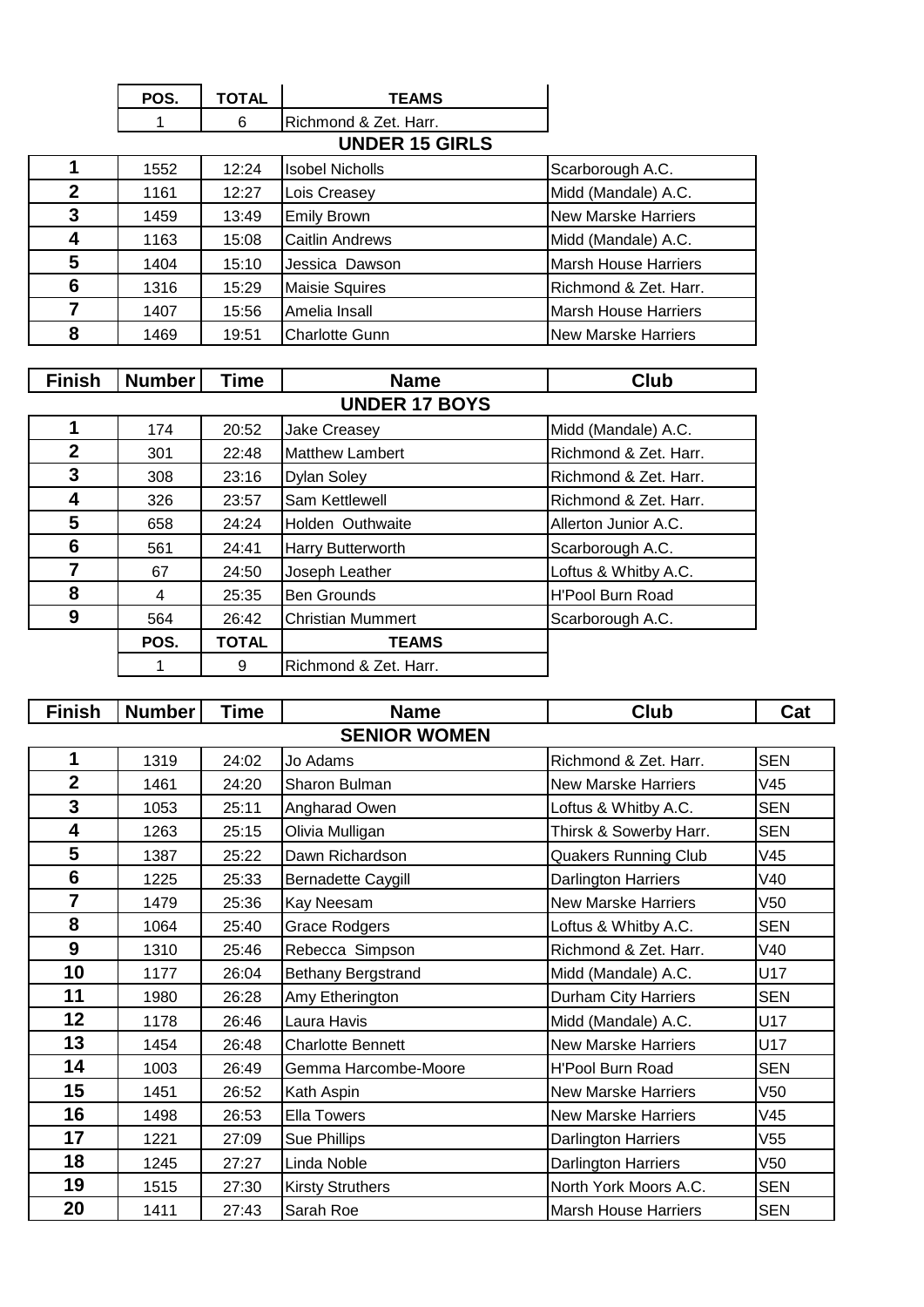| 21 | 1869 | 27:49 | <b>Emily Gregg</b>       | Easingwold R. Club           | <b>SEN</b> |
|----|------|-------|--------------------------|------------------------------|------------|
| 22 | 1308 | 27:55 | Lucy Cverrill            | Richmond & Zet. Harr.        | V35        |
| 23 | 1213 | 27:56 | Val Clarke               | Darlington Harriers          | V55        |
| 24 | 1978 | 27:56 | <b>Kirsty Walker</b>     | <b>Birtley Harriers</b>      | <b>SEN</b> |
| 25 | 1333 | 28:00 | <b>Charlotte Wilton</b>  | Richmond & Zet. Harr.        | V40        |
| 26 | 1490 | 28:04 | Patricia Speedie         | <b>New Marske Harriers</b>   | V45        |
| 27 | 1455 | 28:24 | Lisa Bennett             | <b>New Marske Harriers</b>   | V45        |
| 28 | 1376 | 28:38 | Louise Trainor           | <b>Quakers Running Club</b>  | V45        |
| 29 | 1676 | 28:47 | Michelle Jane            | <b>Aycliffe Running Club</b> | <b>SEN</b> |
| 30 | 1052 | 28:51 | Kyah Hall                | Loftus & Whitby A.C.         | <b>SEN</b> |
| 31 | 1175 | 29:20 | Sophie Vickers           | Midd (Mandale) A.C.          | U17        |
| 32 | 1804 | 29:21 | Katie Abel               | Stockton Striders A.C.       | <b>SEN</b> |
| 33 | 1332 | 29:23 | Rachel Smith             | Richmond & Zet. Harr.        | U20        |
| 34 | 1063 | 29:33 | Sarah Price              | Loftus & Whitby A.C.         | V35        |
| 35 | 1506 | 29:45 | Diane Jobson             | North York Moors A.C.        | V45        |
| 36 | 1266 | 29:45 | Lorraine Hiles           | Thirsk & Sowerby Harr.       | V50        |
| 37 | 1250 | 29:51 | Nicky Young              | <b>Darlington Harriers</b>   | V45        |
| 38 | 1821 | 30:12 | Nicola Darragh           | Stockton Striders A.C.       | V35        |
| 39 | 1055 | 30:20 | Michaela Welham          | Loftus & Whitby A.C.         | V40        |
| 40 | 1806 | 30:42 | Liz Simpson              | Stockton Striders A.C.       | V35        |
| 41 | 1628 | 30:51 | sarah Wilson             | Darlington Harriers          | V40        |
| 42 | 1826 | 30:52 | Helen Clyde              | Darlington Tri Club          | V40        |
| 43 | 1076 | 31:09 | Sara Himsworth           | Loftus & Whitby A.C.         | <b>SEN</b> |
| 44 | 1242 | 31:09 | Millie Grayson           | <b>Darlington Harriers</b>   | U17        |
| 45 | 1304 | 31:15 | Pauline Whittaker        | Richmond & Zet. Harr.        | V50        |
| 46 | 1208 | 31:22 | Sarah Guy                | <b>Darlington Harriers</b>   | <b>SEN</b> |
| 47 | 1726 | 31:25 | Debbie Warren            | Redcar Running Club          | V55        |
| 48 | 1051 | 31:25 | Susan Dick               | Loftus & Whitby A.C.         | V40        |
| 49 | 1828 | 31:40 | Lucy Armstrong           | Darlington Tri Club          | V40        |
| 50 | 1822 | 31:50 | <b>Kay Stokes</b>        | Stockton Striders A.C.       | V60        |
| 51 | 1685 | 32:26 | Susan Milburn            | <b>Aycliffe Running Club</b> | V60        |
| 52 | 1219 | 32:35 | Diane Jones              | Darlington Harriers          | V45        |
| 53 | 1384 | 32:56 | Abbie Hull               | <b>Quakers Running Club</b>  | V35        |
| 54 | 1309 | 33:10 | Fiona Wilson             | Richmond & Zet. Harr.        | V45        |
| 55 | 1878 | 33:18 | Kerry Welch              | <b>New Marske Harriers</b>   | V40        |
| 56 | 1502 | 33:22 | Anne Robson              | North York Moors A.C.        | V60        |
| 57 | 1005 | 33:28 | <b>Lesley Strickland</b> | <b>H'Pool Burn Road</b>      | V50        |
| 58 | 1023 | 33:28 | Jan Naisbitt             | <b>H'Pool Burn Road</b>      | V50        |
| 59 | 1521 | 33:30 | Petra Eriksson           | North York Moors A.C.        | V40        |
| 60 | 1513 | 33:31 | Julie McNicholas         | North York Moors A.C.        | V55        |
| 61 | 1226 | 33:34 | <b>Lesley Miller</b>     | <b>Darlington Harriers</b>   | V45        |
| 62 | 1471 | 33:36 | Sarah Gunn               | <b>New Marske Harriers</b>   | V40        |
| 63 | 1068 | 33:43 | Pat Richards             | Loftus & Whitby A.C.         | V65        |
| 64 | 1370 | 33:57 | Claire Chapman           | <b>Quakers Running Club</b>  | V45        |
| 65 | 1412 | 34:04 | Sally Dack               | <b>Marsh House Harriers</b>  | V50        |
| 66 | 1301 | 34:33 | Nicola Buckett           | Richmond & Zet. Harr.        | V45        |
| 67 | 1397 | 34:35 | Sandra Martin            | <b>Quakers Running Club</b>  | V50        |
| 68 | 1264 | 34:37 | Jill Libby               | Thirsk & Sowerby Harr.       | V60        |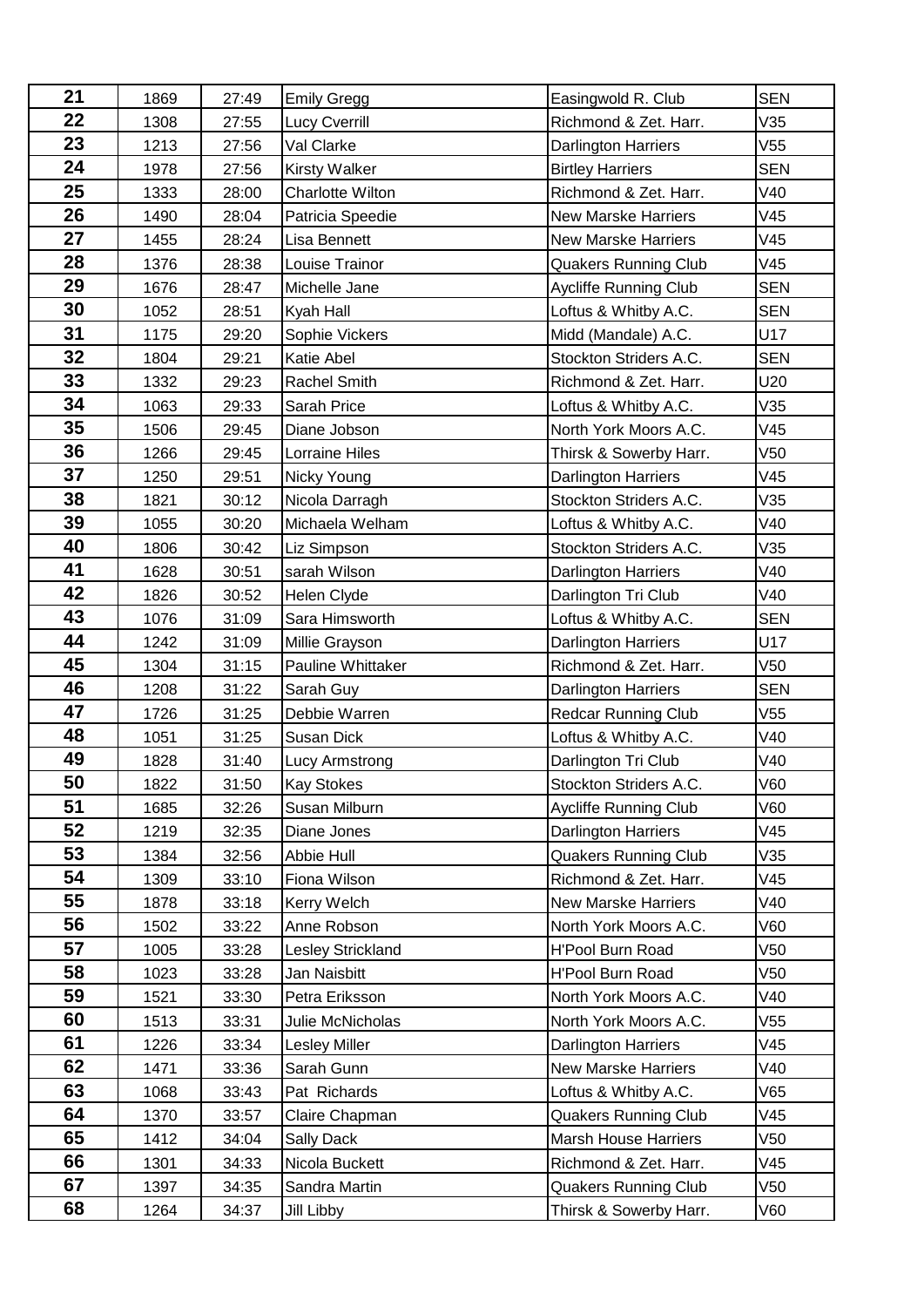| 69  | 1398           | 34:39        | Juliette McLaren                 | <b>Quakers Running Club</b>  | V40             |
|-----|----------------|--------------|----------------------------------|------------------------------|-----------------|
| 70  | 1453           | 34:39        | Emma Beaumont                    | <b>New Marske Harriers</b>   | V45             |
| 71  | 1073           | 34:43        | Sarah Bowman                     | Loftus & Whitby A.C.         | <b>SEN</b>      |
| 72  | 1824           | 35:01        | Julia Coleby                     | Stockton Striders A.C.       | V35             |
| 73  | 1805           | 35:14        | <b>Jill Abel</b>                 | Stockton Striders A.C.       | V55             |
| 74  | 1058           | 35:35        | Philippa Hambley                 | Loftus & Whitby A.C.         | V40             |
| 75  | 1814           | 35:37        | Helen Johnston                   | Stockton Striders A.C.       | V45             |
| 76  | 1456           | 35:47        | Donna Blackwell                  | <b>New Marske Harriers</b>   | V35             |
| 77  | 1377           | 35:56        | Hannah Alderson                  | <b>Quakers Running Club</b>  | V35             |
| 78  | 1420           | 35:59        | Fiona Roe                        | <b>Marsh House Harriers</b>  | <b>SEN</b>      |
| 79  | 1258           | 36:11        | Rosie Gatenby                    | Thirsk & Sowerby Harr.       | V35             |
| 80  | 1357           | 36:20        | <b>Bev Snook</b>                 | <b>Quakers Running Club</b>  | V55             |
| 81  | 1682           | 36:26        | Linda McNamee                    | <b>Aycliffe Running Club</b> | V50             |
| 82  | 1680           | 36:45        | Kathleen Tonge                   | <b>Aycliffe Running Club</b> | V55             |
| 83  | 1832           | 36:50        | Katherine Butterfield            | Darlington Tri Club          | V50             |
| 84  | 1380           | 36:53        | Ashleigh Atkinson                | <b>Quakers Running Club</b>  | <b>SEN</b>      |
| 85  | 1368           | 37:05        | Pam Barrass                      | <b>Quakers Running Club</b>  | V45             |
| 86  | 1681           | 37:43        | Gemma Holland                    | Aycliffe Running Club        | <b>SEN</b>      |
| 87  | 1379           | 37:49        | Claire Norman                    | <b>Quakers Running Club</b>  | V45             |
| 88  | 1243           | 37:49        | Emma Campbell-Crithley           | Darlington Harriers          | V40             |
| 89  | 1883           | 38:00        | Amanda Waller                    | <b>New Marske Harriers</b>   | V55             |
| 90  | 1695           | 38:17        | Melanie Rowland                  | Aycliffe Running Club        | V50             |
| 91  | 1352           | 38:25        | Lisa Reeve                       | <b>Quakers Running Club</b>  | V35             |
| 92  | 1378           | 38:54        | <b>Helen Clarke</b>              | <b>Quakers Running Club</b>  | V40             |
| 93  | 1727           | 38:58        | Stephanie Ward                   | <b>Redcar Running Club</b>   | V35             |
| 94  | 1351           | 38:59        | <b>Susan New</b>                 | <b>Quakers Running Club</b>  | V <sub>50</sub> |
| 95  | 1075           | 39:03        | Emma Jackson                     | Loftus & Whitby A.C.         | V40             |
| 96  | 1875           | 39:15        | Natalie Gobbi                    | Easingwold R. Club           | <b>SEN</b>      |
| 97  | 1015           | 39:19        | Julie McGrath                    | <b>H'Pool Burn Road</b>      | V55             |
| 98  | 1251           | 39:37        | Christine Burn                   | Thirsk & Sowerby Harr.       | V60             |
| 99  | 1678           | 39:52        | Jane Burnside                    | <b>Aycliffe Running Club</b> | V60             |
| 100 | 1688           | 40:23        | Susan Clark                      | Aycliffe Running Club        | V60             |
| 101 | 1859           | 40:25        | Catherine Lumb                   | Easingwold R. Club           | V55             |
| 102 | 1399           | 44:47        | Alison Hardwick                  | <b>Quakers Running Club</b>  | V60             |
| 103 | 1390           | 44:56        | Rachel Grayson                   | <b>Quakers Running Club</b>  | V45             |
| 104 | 1812           | 46:23        | Amy Galilee                      | Stockton Striders A.C.       | <b>SEN</b>      |
| 105 | 1027           | 50:35        | Rachel Granville                 | H'Pool Burn Road             | <b>SEN</b>      |
|     | POS.           | <b>TOTAL</b> | <b>TEAMS</b>                     |                              |                 |
|     | 1              | 37           | <b>New Marske Harriers</b>       |                              |                 |
|     | $\overline{2}$ | 57           | Richmond & Zet. Harr.            |                              |                 |
|     | $\mathfrak{S}$ | 64           | <b>Darlington Harriers</b>       |                              |                 |
|     | 4              | 75           | Loftus & Whitby A.C.             |                              |                 |
|     | 5              | 150          | <b>Quakers Running Club</b>      |                              |                 |
|     | 6              | 160          | Stockton Striders A.C.           |                              |                 |
|     | $\overline{7}$ | 169          | North York Moors A.C.            |                              |                 |
|     | 8              | 187          | Thirsk & Sowerby Harr.           |                              |                 |
|     | 9              | 226          | <b>H'Pool Burn Road Harriers</b> |                              |                 |
|     | 10             | 243          | <b>Aycliffe Running Club</b>     |                              |                 |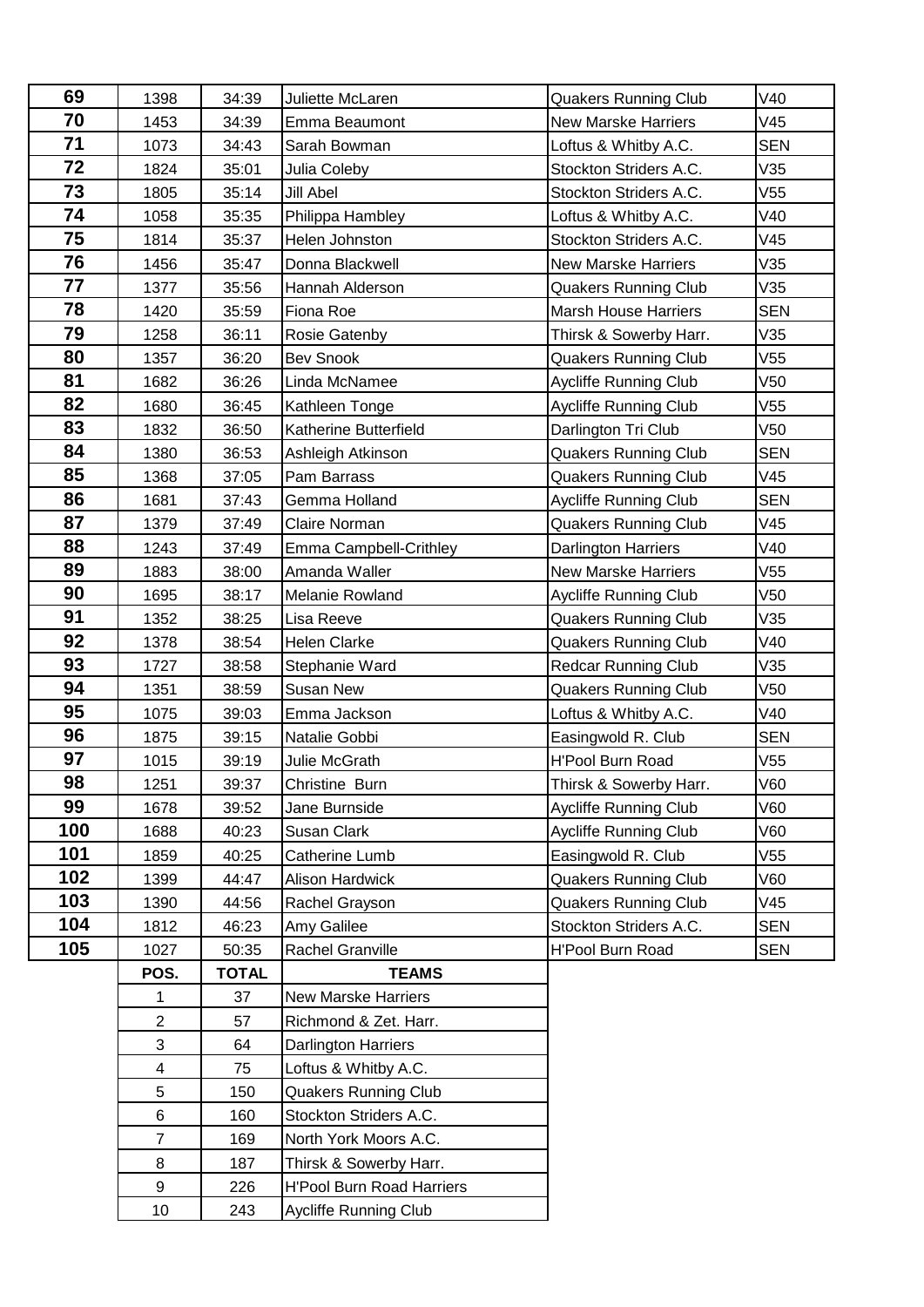| <b>Finish</b>           | <b>Number</b> | <b>Time</b> | <b>Name</b>             | <b>Club</b>                 | Cat        |  |  |
|-------------------------|---------------|-------------|-------------------------|-----------------------------|------------|--|--|
| <b>SENIOR MEN</b>       |               |             |                         |                             |            |  |  |
| 1                       | 119           | 30:14       | Greg Jayasuriya         | M'bro & Cleve Harriers      | <b>SEN</b> |  |  |
| $\overline{\mathbf{2}}$ | 484           | 30:54       | Dean Newton             | <b>New Marske Harriers</b>  | <b>SEN</b> |  |  |
| 3                       | 325           | 31:37       | Rob Scott               | Richmond & Zet. Harr.       | <b>SEN</b> |  |  |
| $\overline{\mathbf{4}}$ | 431           | 31:43       | Liam Aldridge           | <b>Marsh House Harriers</b> | <b>SEN</b> |  |  |
| 5                       | 314           | 32:08       | Carl Jones              | Richmond & Zet. Harr.       | V40        |  |  |
| $\overline{\mathbf{6}}$ | 921           | 32:16       | Drew Inglis             | <b>Darlington Harriers</b>  | <b>SEN</b> |  |  |
| $\overline{7}$          | 127           | 32:42       | <b>Chris Rumsey</b>     | M'bro & Cleve Harriers      | <b>SEN</b> |  |  |
| 8                       | 328           | 33:04       | Reece Dalton            | Richmond & Zet. Harr.       | <b>SEN</b> |  |  |
| $\boldsymbol{9}$        | 455           | 33:19       | Paul Brown              | <b>New Marske Harriers</b>  | V40        |  |  |
| 10                      | 324           | 33:28       | Jake Stephenson         | Richmond & Zet. Harr.       | U20        |  |  |
| 11                      | 302           | 33:29       | <b>Tony Lambert</b>     | Richmond & Zet. Harr.       | V45        |  |  |
| 12                      | 866           | 33:34       | Jamie Arkle             | Easingwold R. Club          | <b>SEN</b> |  |  |
| 13                      | 214           | 33:37       | Colin Taylor            | Darlington Harriers         | V40        |  |  |
| 14                      | 520           | 33:43       | Josh Abrook             | North York Moors A.C.       | <b>SEN</b> |  |  |
| 15                      | 548           | 34:10       | Andrew Ackerley         | North York Moors A.C.       | V45        |  |  |
| 16                      | 3             | 34:17       | <b>Gary Grounds</b>     | <b>H'Pool Burn Road</b>     | V45        |  |  |
| 17                      | 19            | 34:36       | Simon Bennett           | <b>H'Pool Burn Road</b>     | <b>SEN</b> |  |  |
| 18                      | 124           | 34:47       | Ryan Norman             | M'bro & Cleve Harriers      | <b>SEN</b> |  |  |
| 19                      | 351           | 34:53       | <b>Marc Ellis</b>       | <b>Quakers Running Club</b> | V45        |  |  |
| 20                      | 917           | 35:05       | Paul Allan              | Darlington Harriers         | <b>SEN</b> |  |  |
| 21                      | 515           | 35:10       | <b>Harry Potter</b>     | North York Moors A.C.       | U20        |  |  |
| 22                      | 350           | 35:13       | <b>Mark Forrest</b>     | Richmond & Zet. Harr.       | V50        |  |  |
| 23                      | 416           | 35:13       | James Fishburn          | <b>Marsh House Harriers</b> | <b>SEN</b> |  |  |
| 24                      | 887           | 35:16       | <b>Martin Murray</b>    | <b>New Marske Harriers</b>  | V50        |  |  |
| 25                      | 34            | 35:17       | Steven Walker           | H'Pool Burn Road            | <b>SEN</b> |  |  |
| 26                      | 923           | 35:24       | Shaun Marshall          | Darlington Harriers         | <b>SEN</b> |  |  |
| 27                      | 120           | 35:30       | Aaron Keys              | M'bro & Cleve Harriers      | <b>SEN</b> |  |  |
| 28                      | 222           | 35:36       | Simon Rogers            | <b>Darlington Harriers</b>  | V45        |  |  |
| 29                      | 310           | 35:39       | Ken Harker              | Richmond & Zet. Harr.       | V45        |  |  |
| 30                      | 535           | 35:49       | Paul Thwaites           | North York Moors A.C.       | V50        |  |  |
| 31                      | 517           | 35:51       | <b>Jack Hustwitt</b>    | North York Moors A.C.       | <b>SEN</b> |  |  |
| 32                      | 512           | 35:51       | David Watkins           | North York Moors A.C.       | V50        |  |  |
| 33                      | 75            | 35:53       | Joe Leadley             | Loftus & Whitby A.C.        | <b>SEN</b> |  |  |
| 34                      | 110           | 36:00       | Paul Chow               | M'bro & Cleve Harriers      | V40        |  |  |
| 35                      | 852           | 36:03       | Neil King               | Easingwold R. Club          | V45        |  |  |
| 36                      | 208           | 36:09       | Andy Campbell-Critchley | Darlington Harriers         | V45        |  |  |
| 37                      | 360           | 36:13       | David Jones             | <b>Quakers Running Club</b> | V40        |  |  |
| 38                      | 411           | 36:18       | Andy Love               | <b>Marsh House Harriers</b> | <b>SEN</b> |  |  |
| 39                      | 538           | 36:20       | <b>Richard Atkins</b>   | North York Moors A.C.       | <b>SEN</b> |  |  |
| 40                      | 458           | 36:21       | <b>Simon Clements</b>   | <b>New Marske Harriers</b>  | V40        |  |  |
| 41                      | 415           | 36:26       | Stephen Roe             | <b>Marsh House Harriers</b> | <b>SEN</b> |  |  |
| 42                      | 806           | 36:38       | Jonathan Archer         | Stockton Striders A.C.      | V40        |  |  |
| 43                      | 106           | 36:40       | Keith Bindoff           | M'bro & Cleve Harriers      | V40        |  |  |
| 44                      | 819           | 36:49       | Matthew Carling         | Stockton Striders A.C.      | <b>SEN</b> |  |  |
| 45                      | 429           | 36:50       | Mark Bown               | <b>Marsh House Harriers</b> | <b>SEN</b> |  |  |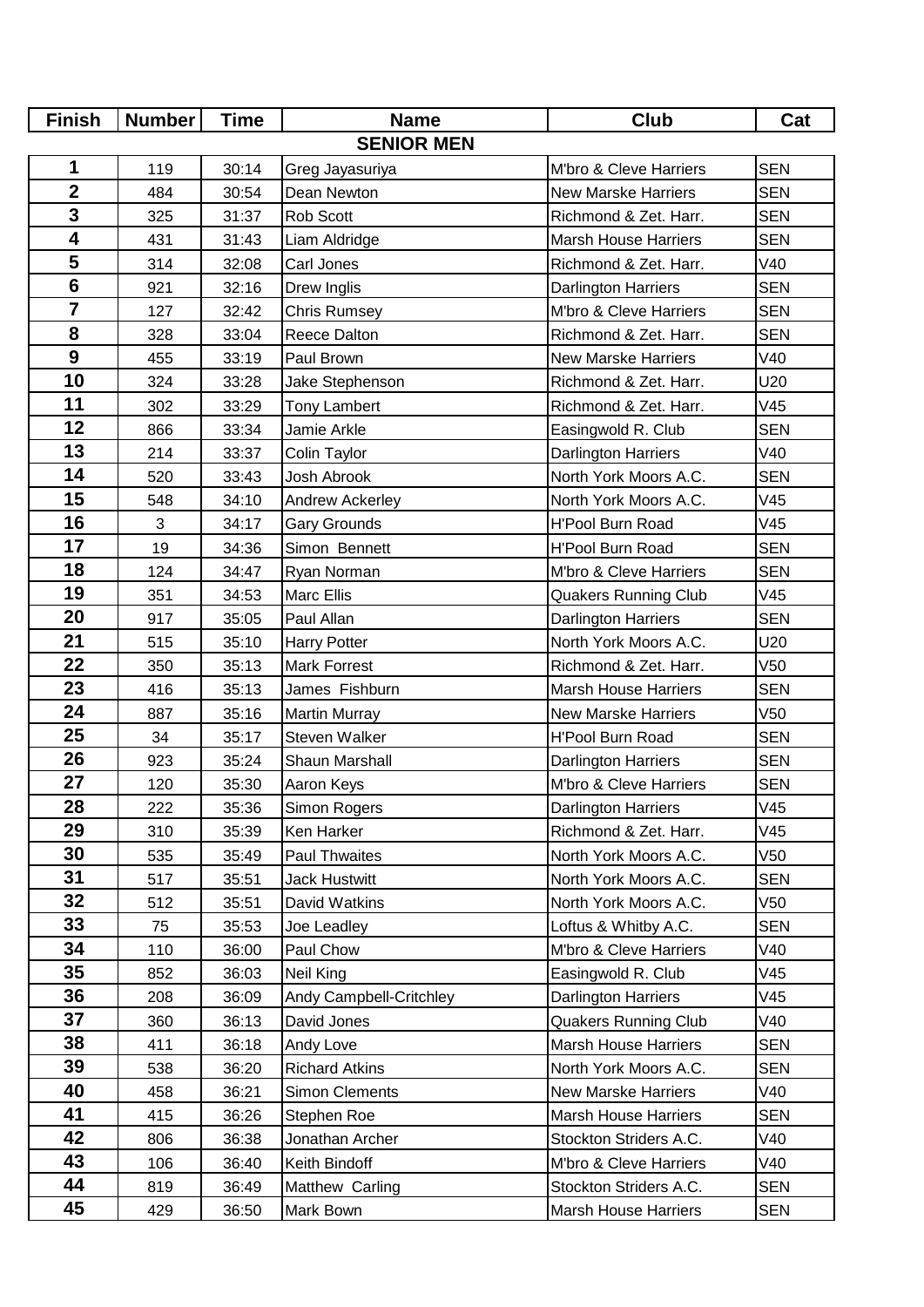| 46 | 103            | 36:51 | Gordon Baird            | M'bro & Cleve Harriers       | V55        |
|----|----------------|-------|-------------------------|------------------------------|------------|
| 47 | 510            | 36:51 | David Hughes            | North York Moors A.C.        | V55        |
| 48 | 875            | 36:53 | Craig Gath              | Easingwold R. Club           | V40        |
| 49 | 205            | 36:55 | Phillip Teece           | Darlington Harriers          | V55        |
| 50 | 52             | 36:56 | <b>Steve Hardy</b>      | Loftus & Whitby A.C.         | V40        |
| 51 | 854            | 37:18 | Stephen Loseby          | Easingwold R. Club           | V50        |
| 52 | 412            | 37:26 | Chris Jefferies         | <b>Marsh House Harriers</b>  | V45        |
| 53 | 370            | 37:34 | <b>Brian Martin</b>     | <b>Quakers Running Club</b>  | V60        |
| 54 | 394            | 37:36 | Neil Gooding            | <b>Quakers Running Club</b>  | V40        |
| 55 | 413            | 37:40 | <b>Gary Dack</b>        | <b>Marsh House Harriers</b>  | V55        |
| 56 | 275            | 37:43 | Ken Wood                | Thirsk & Sowerby Harr.       | V40        |
| 57 | 114            | 37:52 | <b>Paul Garrens</b>     | M'bro & Cleve Harriers       | V45        |
| 58 | $\overline{7}$ | 37:53 | <b>Jack Hutton</b>      | <b>H'Pool Burn Road</b>      | <b>SEN</b> |
| 59 | 532            | 37:53 | Paul McGough            | North York Moors A.C.        | V40        |
| 60 | 47             | 38:08 | lan Bilton              | <b>H'Pool Burn Road</b>      | <b>SEN</b> |
| 61 | 537            | 38:14 | <b>Philip Utley</b>     | North York Moors A.C.        | V45        |
| 62 | 914            | 38:30 | David McKenna           | <b>Darlington Harriers</b>   | V45        |
| 63 | 677            | 38:33 | Peter Milburn           | <b>Aycliffe Running Club</b> | V55        |
| 64 | 824            | 38:37 | David Fender            | Stockton Striders A.C.       | V40        |
| 65 | 113            | 38:42 | <b>Matthew Frost</b>    | M'bro & Cleve Harriers       | <b>SEN</b> |
| 66 | 508            | 38:50 | <b>Darren Clements</b>  | North York Moors A.C.        | <b>SEN</b> |
| 67 | 697            | 38:59 | Dez Fielden             | <b>Aycliffe Running Club</b> | V45        |
| 68 | 361            | 39:05 | Rob Dent                | <b>Quakers Running Club</b>  | <b>SEN</b> |
| 69 | 502            | 39:08 | Anthony Harnett         | North York Moors A.C.        | V55        |
| 70 | 684            | 39:17 | Andy Talbot             | Aycliffe Running Club        | V55        |
| 71 | 805            | 39:25 | Michael Burke           | Stockton Striders A.C.       | <b>SEN</b> |
| 72 | 373            | 39:26 | Corey Horn              | <b>Quakers Running Club</b>  | <b>SEN</b> |
| 73 | 804            | 39:27 | Stephen King            | Stockton Striders A.C.       | V50        |
| 74 | 54             | 39:34 | <b>Andrew Marshall</b>  | Loftus & Whitby A.C.         | V50        |
| 75 | 107            | 39:37 | Lewis Bourner           | M'bro & Cleve Harriers       | SEN        |
| 76 | 41             | 39:40 | lan Cook                | H'Pool Burn Road             | V55        |
| 77 | 470            | 39:46 | Martin Gunn             | <b>New Marske Harriers</b>   | V40        |
| 78 | 733            | 39:58 | James Newton            | <b>Redcar Running Club</b>   | <b>SEN</b> |
| 79 | 680            | 39:59 | <b>Richard Campbell</b> | <b>Aycliffe Running Club</b> | <b>SEN</b> |
| 80 | 942            | 40:01 | Simon Russel            | Stockton Striders A.C.       | V40        |
| 81 | 22             | 40:05 | Andy Scaife             | <b>H'Pool Burn Road</b>      | <b>SEN</b> |
| 82 | 683            | 40:12 | Richard Holland         | <b>Aycliffe Running Club</b> | V40        |
| 83 | 421            | 40:34 | Mike Quinn              | Marsh House Harriers         | V40        |
| 84 | 78             | 40:34 | Garry Tuby              | Loftus & Whitby A.C.         | <b>SEN</b> |
| 85 | 121            | 40:38 | Danny Lim               | M'bro & Cleve Harriers       | <b>SEN</b> |
| 86 | 354            | 40:41 | Adrian Colbourne        | <b>Quakers Running Club</b>  | V50        |
| 87 | 916            | 40:43 | John Dunne              | <b>Darlington Harriers</b>   | V45        |
| 88 | 947            | 40:45 | Anthony Jefford         | Richmond & Zet. Harr.        | <b>SEN</b> |
| 89 | 345            | 41:02 | lan Scott               | Richmond & Zet. Harr.        | V55        |
| 90 | 261            | 41:12 | Mick Cropper            | Thirsk & Sowerby Harr.       | V40        |
| 91 | 234            | 41:16 | Carl Eddon              | <b>Darlington Harriers</b>   | <b>SEN</b> |
| 92 | 427            | 41:17 | Michael Scott           | <b>Marsh House Harriers</b>  | U20        |
| 93 | 104            | 41:17 | <b>Trevor Baker</b>     | M'bro & Cleve Harriers       | V55        |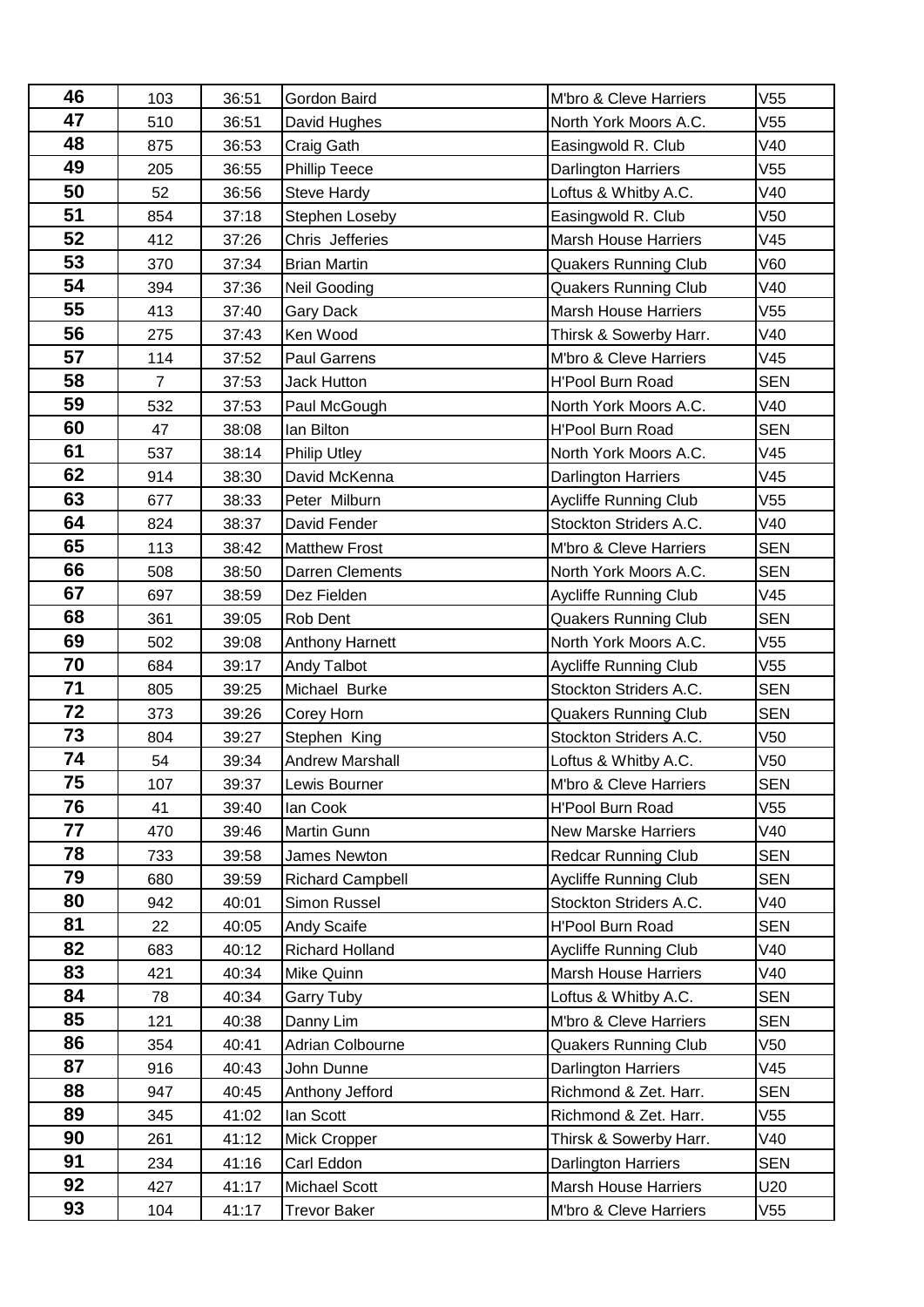| 94  | 870 | 41:18 | Howard Thompson            | Easingwold R. Club           | V60        |
|-----|-----|-------|----------------------------|------------------------------|------------|
| 95  | 137 | 41:19 | <b>Martin Vasey</b>        | M'bro & Cleve Harriers       | V40        |
| 96  | 60  | 41:37 | <b>Mikey Garbutt</b>       | Loftus & Whitby A.C.         | <b>SEN</b> |
| 97  | 223 | 41:38 | Kevin Wilson               | Darlington Harriers          | V45        |
| 98  | 70  | 41:38 | <b>Chris Foster</b>        | Loftus & Whitby A.C.         | V45        |
| 99  | 464 | 41:42 | Laurie Everitt             | <b>New Marske Harriers</b>   | V60        |
| 100 | 686 | 42:12 | Alexander Lineton          | <b>Aycliffe Running Club</b> | <b>SEN</b> |
| 101 | 913 | 42:13 | <b>Graham Garvey</b>       | Darlington Harriers          | V40        |
| 102 | 734 | 42:20 | Mark Taylor                | <b>Redcar Running Club</b>   | <b>SEN</b> |
| 103 | 364 | 42:20 | <b>Billy Harris</b>        | <b>Quakers Running Club</b>  | V55        |
| 104 | 49  | 42:33 | <b>Bradley O'Donaghue</b>  | <b>H'Pool Burn Road</b>      | U20        |
| 105 | 430 | 42:52 | <b>Mark Scott</b>          | <b>Marsh House Harriers</b>  | V40        |
| 106 | 115 | 42:55 | <b>Mark Geldard</b>        | M'bro & Cleve Harriers       | V40        |
| 107 | 252 | 43:04 | Andy Butcher               | Thirsk & Sowerby Harr.       | V50        |
| 108 | 31  | 43:07 | David Wallace              | <b>H'Pool Burn Road</b>      | V60        |
| 109 | 499 | 43:14 | <b>Matthew Tarrant</b>     | <b>New Marske Harriers</b>   | V55        |
| 110 | 513 | 43:18 | Dean Law                   | North York Moors A.C.        | V40        |
| 111 | 726 | 43:20 | Shaun Flewker-Barker       | <b>Redcar Running Club</b>   | <b>SEN</b> |
| 112 | 5   | 43:36 | Nigel Shaw                 | <b>H'Pool Burn Road</b>      | V55        |
| 113 | 380 | 43:48 | David Todd                 | <b>Quakers Running Club</b>  | V45        |
| 114 | 371 | 43:50 | Tom Chapman                | <b>Quakers Running Club</b>  | V45        |
| 115 | 51  | 43:58 | Gary Beard                 | Loftus & Whitby A.C.         | V55        |
| 116 | 691 | 44:11 | Dave Blewitt               | Aycliffe Running Club        | V50        |
| 117 | 352 | 44:21 | <b>Graham Park</b>         | <b>Quakers Running Club</b>  | V55        |
| 118 | 632 | 44:50 | <b>Brian McLaren</b>       | <b>Quakers Running Club</b>  | V45        |
| 119 | 738 | 45:29 | Christopher Watson         | <b>Redcar Running Club</b>   | <b>SEN</b> |
| 120 | 487 | 45:49 | Nicholas O'Grady           | <b>New Marske Harriers</b>   | V45        |
| 121 | 924 | 45:59 | Dave Riches                | Darlington Harriers          | V55        |
| 122 | 728 | 46:02 | Paul Munster               | Redcar Running Club          | V60        |
| 123 | 727 | 46:26 | Kevin Wilkinson            | <b>Redcar Running Club</b>   | V40        |
| 124 | 56  | 46:42 | Malcolm Peggs              | Loftus & Whitby A.C.         | V60        |
| 125 | 731 | 46:46 | <b>Martin Davis</b>        | <b>Redcar Running Club</b>   | V50        |
| 126 | 353 | 46:50 | Andrew Dixon               | Quakers Running Club         | <b>SEN</b> |
| 127 | 385 | 46:51 | Jamie Norman               | <b>Quakers Running Club</b>  | V45        |
| 128 | 359 | 47:12 | lain Clyde                 | <b>Quakers Running Club</b>  | V55        |
| 129 | 511 | 47:13 | David Robinson             | North York Moors A.C.        | V50        |
| 130 | 381 | 47:24 | Dave Murphy                | <b>Quakers Running Club</b>  | V55        |
| 131 | 272 | 47:28 | <b>David Tervit</b>        | Thirsk & Sowerby Harr.       | V45        |
| 132 | 730 | 47:51 | Joseph Broomfield          | <b>Redcar Running Club</b>   | V50        |
| 133 | 55  | 47:54 | James O'Brien              | Loftus & Whitby A.C.         | V55        |
| 134 | 274 | 48:34 | Craig Ivey                 | Thirsk & Sowerby Harr.       | <b>SEN</b> |
| 135 | 362 | 48:47 | David Whittle              | <b>Quakers Running Club</b>  | V55        |
| 136 | 735 | 49:05 | <b>Christopher Holland</b> | <b>Redcar Running Club</b>   | <b>SEN</b> |
| 137 | 435 | 49:25 | Shaun Fraser               | <b>Marsh House Harriers</b>  | V50        |
| 138 | 906 | 49:46 | <b>Tony Roberts</b>        | Darlington Harriers          | <b>SEN</b> |
| 139 | 633 | 49:53 | Vin Hardwick               | <b>Quakers Running Club</b>  | V65        |
| 140 | 739 | 50:35 | Paul Noble                 | <b>Redcar Running Club</b>   | V55        |
| 141 | 333 | 50:36 | <b>Ryan Greer</b>          | Richmond & Zet. Harr.        | V40        |